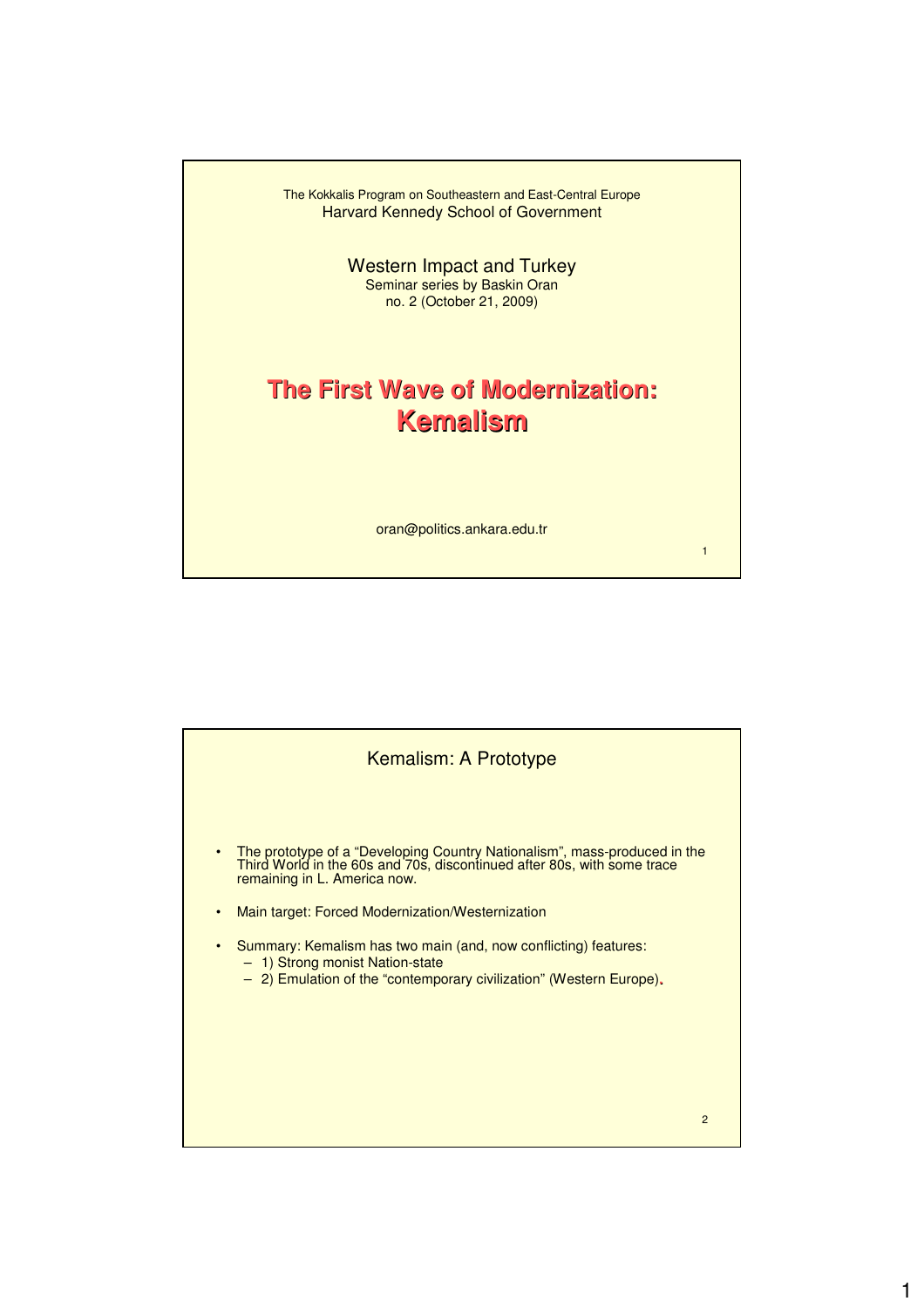

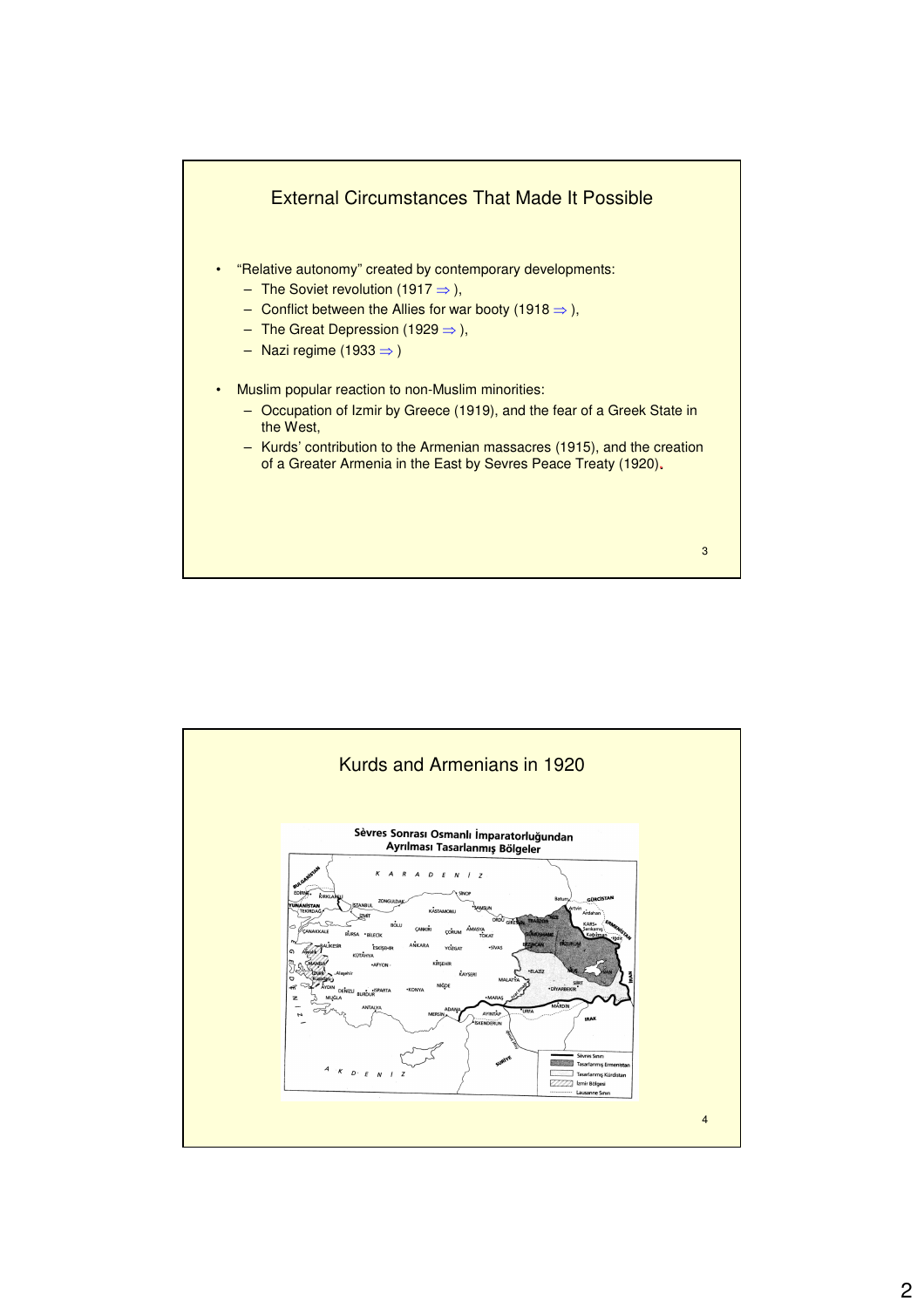

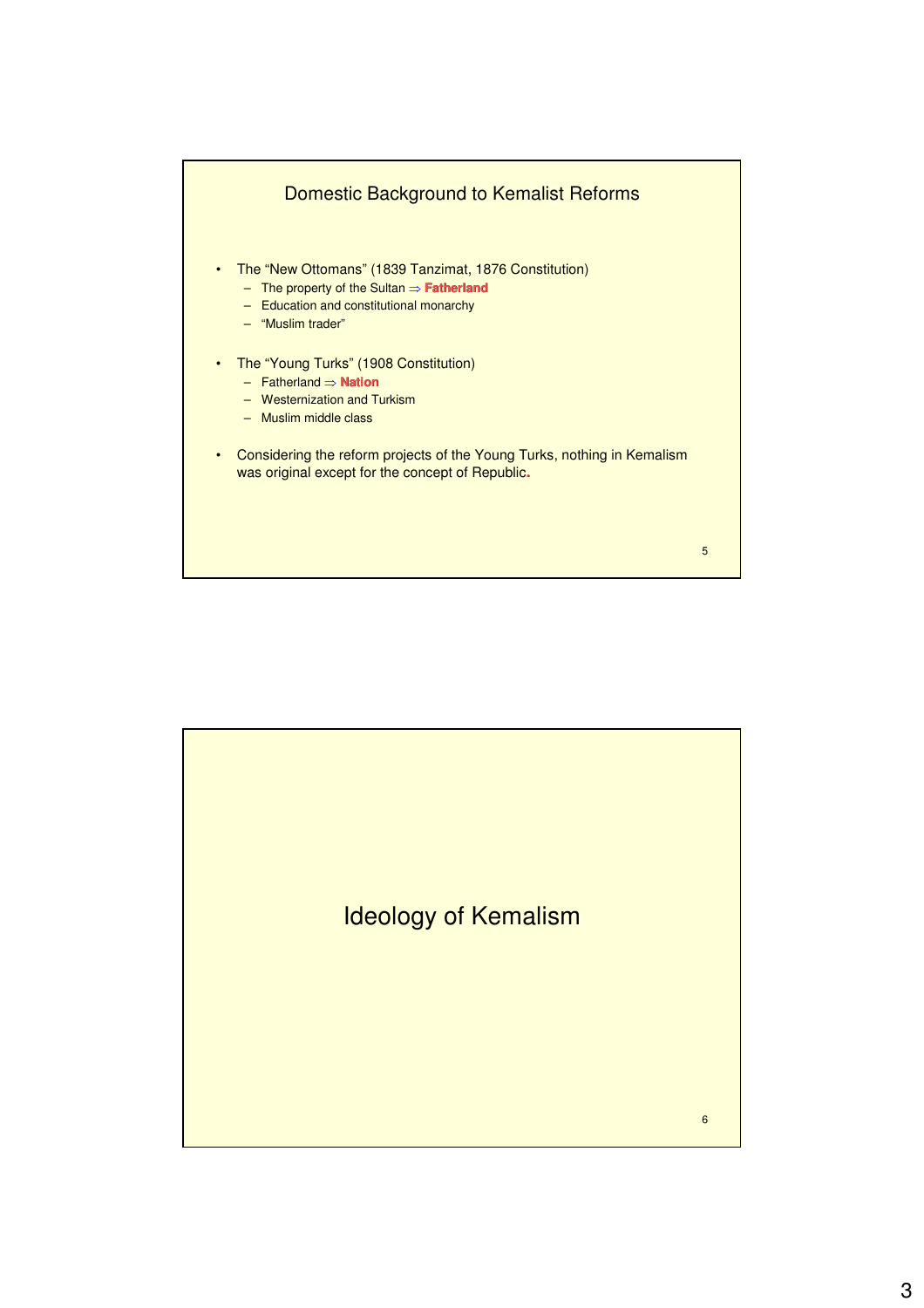

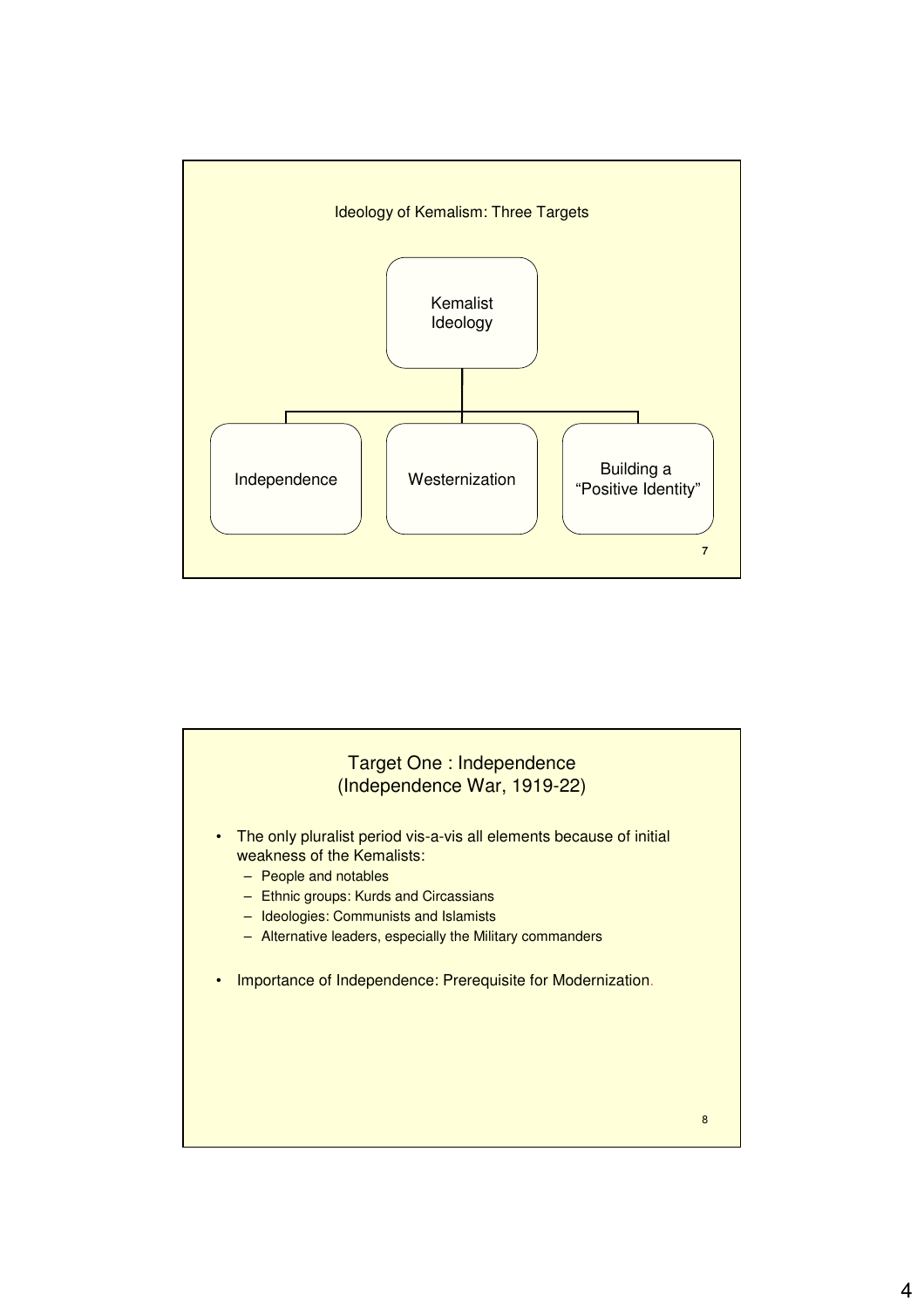

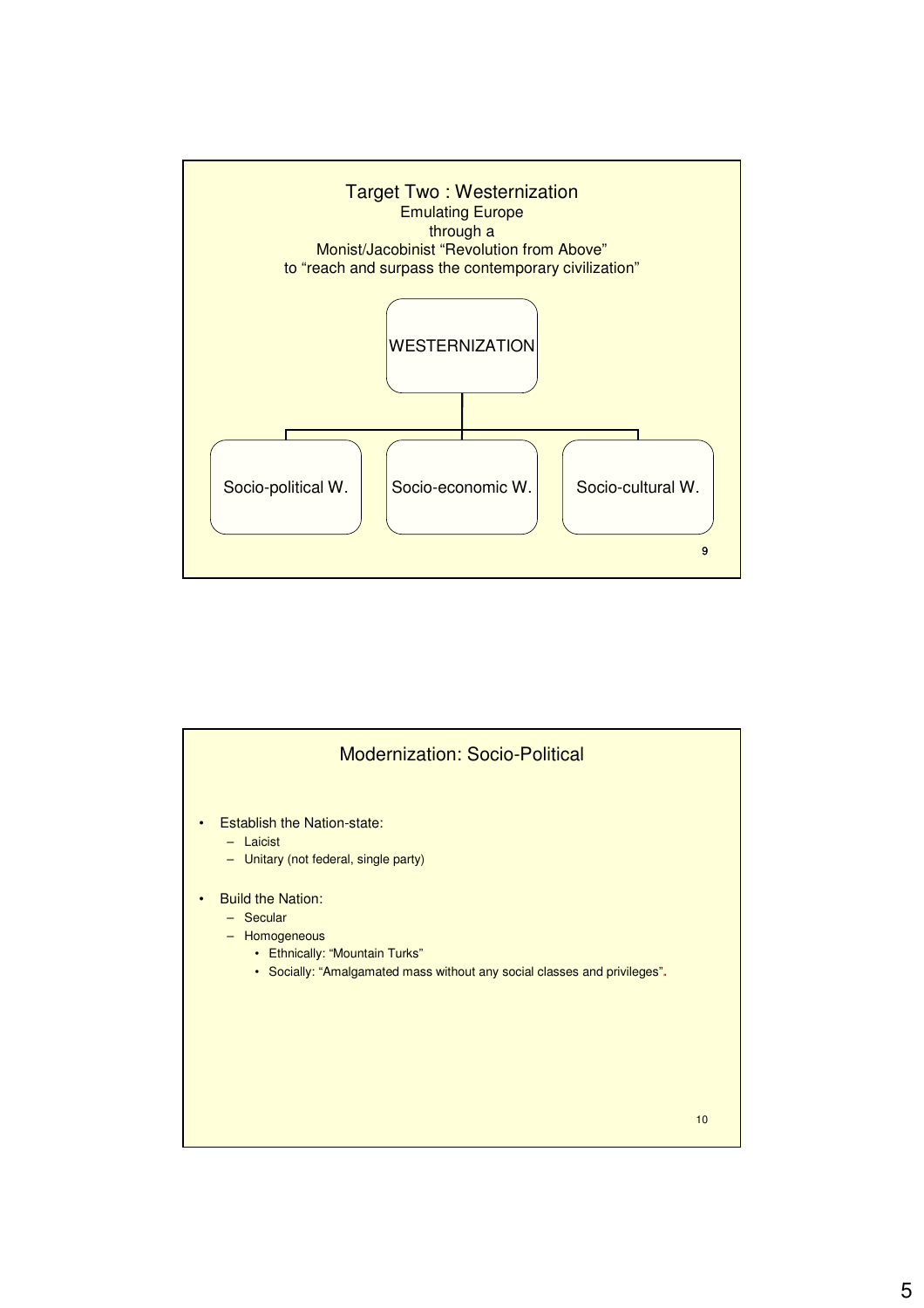

| <b>Modernization: Socio-Cultural</b>                                                                                                                                                                                                                                                                                                                                                                                                                                                                                                                                                             |    |
|--------------------------------------------------------------------------------------------------------------------------------------------------------------------------------------------------------------------------------------------------------------------------------------------------------------------------------------------------------------------------------------------------------------------------------------------------------------------------------------------------------------------------------------------------------------------------------------------------|----|
| <b>Westernizing reforms</b><br>- 1920: National Assembly opened<br>- 1922: Sultanate abolished<br>- 1923: Republic declared<br>- 1924: Caliphate abolished<br>$-$ 1925: Hat law<br>- 1926: Swiss Civil Code and Italian Penal Code adopted<br>- 1928: Latin alphabet adopted<br>- 1930 and 1935: Women suffrage (France: 1944)<br>done "from above"<br>- 1925: The first opposition party closed (lasted 6,5 months)<br>- 1925: 21 to 78 persons hanged for protesting the Hat Law<br>- 1938: Atatürk declared "Eternal Chief", and Inönü "National Chief"<br>- 1941: Theology Faculties closed. |    |
|                                                                                                                                                                                                                                                                                                                                                                                                                                                                                                                                                                                                  | 12 |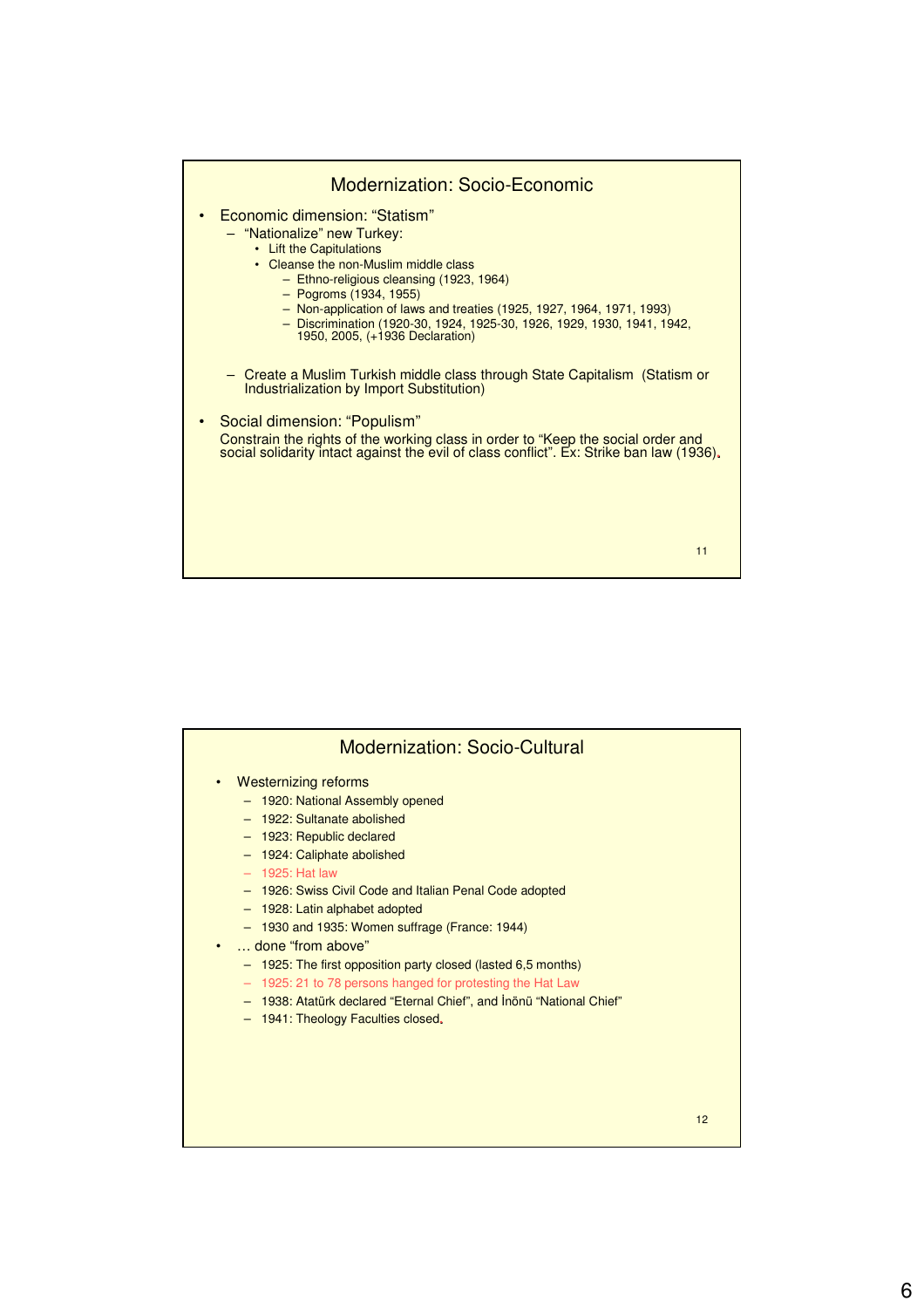

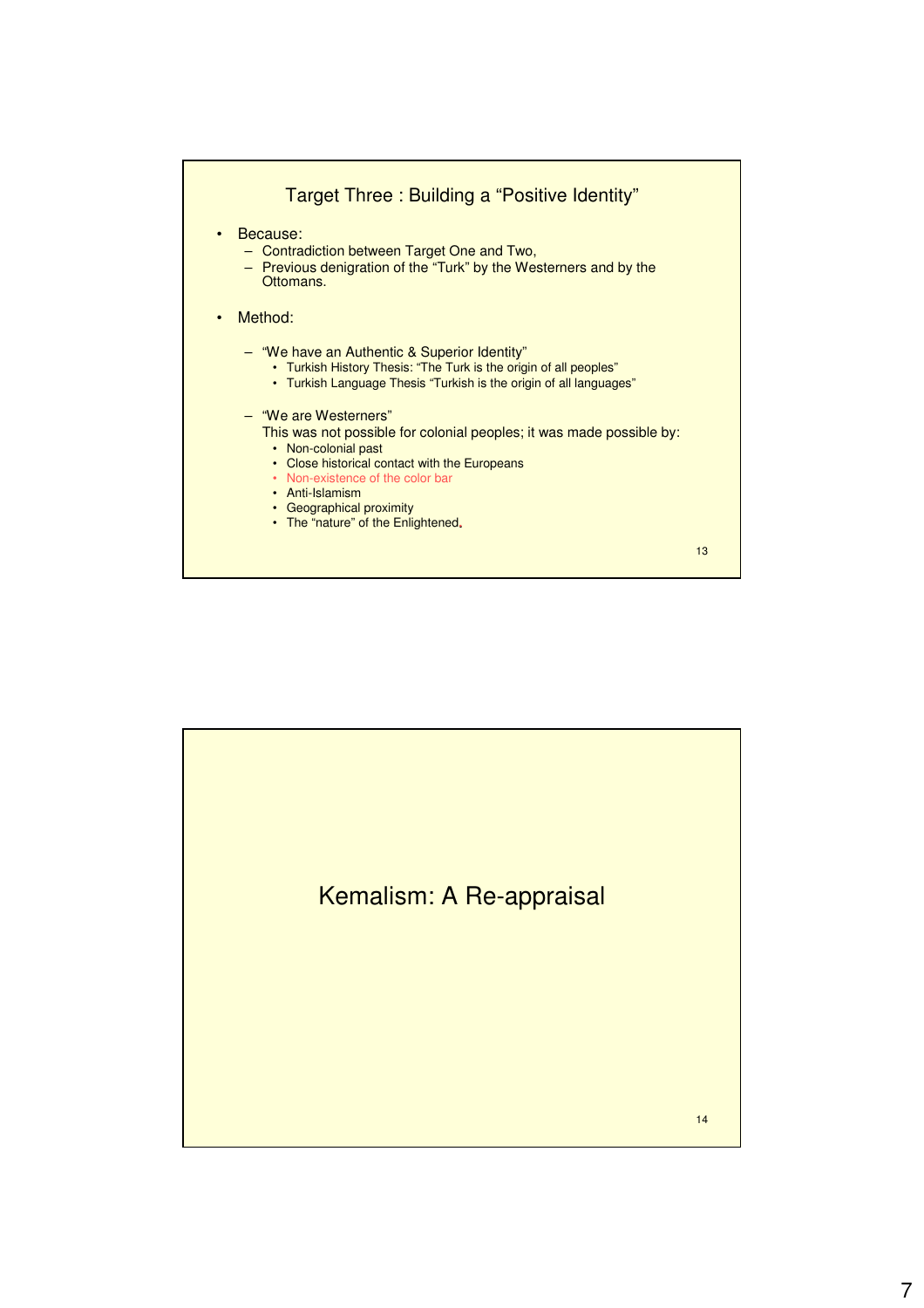

| <b>Merits of Kemalism</b>                                                                                                                                                                                                                                                                                                                                                                                       |
|-----------------------------------------------------------------------------------------------------------------------------------------------------------------------------------------------------------------------------------------------------------------------------------------------------------------------------------------------------------------------------------------------------------------|
| Kemalism made revolutionary transitions (Driver & Engine of<br>$\bullet$<br>Westernization):<br>$\overline{\phantom{a}}$ Semi-feudal empire $\Rightarrow$ Modern nation-state,<br>$\overline{\phantom{a}}$ Subject of the Sultan $\Rightarrow$ Citizen,<br>$-$ Umma $\Rightarrow$ Nation.<br>$-$ Muslim $\Rightarrow$ Turk (secularization)<br>$\overline{\phantom{0}}$ Semi-feudalism $\Rightarrow$ Capitalism |
| Kemalism was different than "Turkish nationalism"<br>$\bullet$<br>- K. was based on praising "the Turk" rather than denigrating "the Other",<br>- K. chose the "subjective" definition of "Turk": "Happy is the one who says: I'm a<br>Turk"                                                                                                                                                                    |
| Kemalism was the most radical and successful "social engineering" ever<br>$\bullet$<br>tried<br>- Certainly more successful than "A Reich of 1000 years", "Homo Sovieticus",<br>"Cultural Revolution",<br>$-$ Ended up in democracy.                                                                                                                                                                            |
| 16                                                                                                                                                                                                                                                                                                                                                                                                              |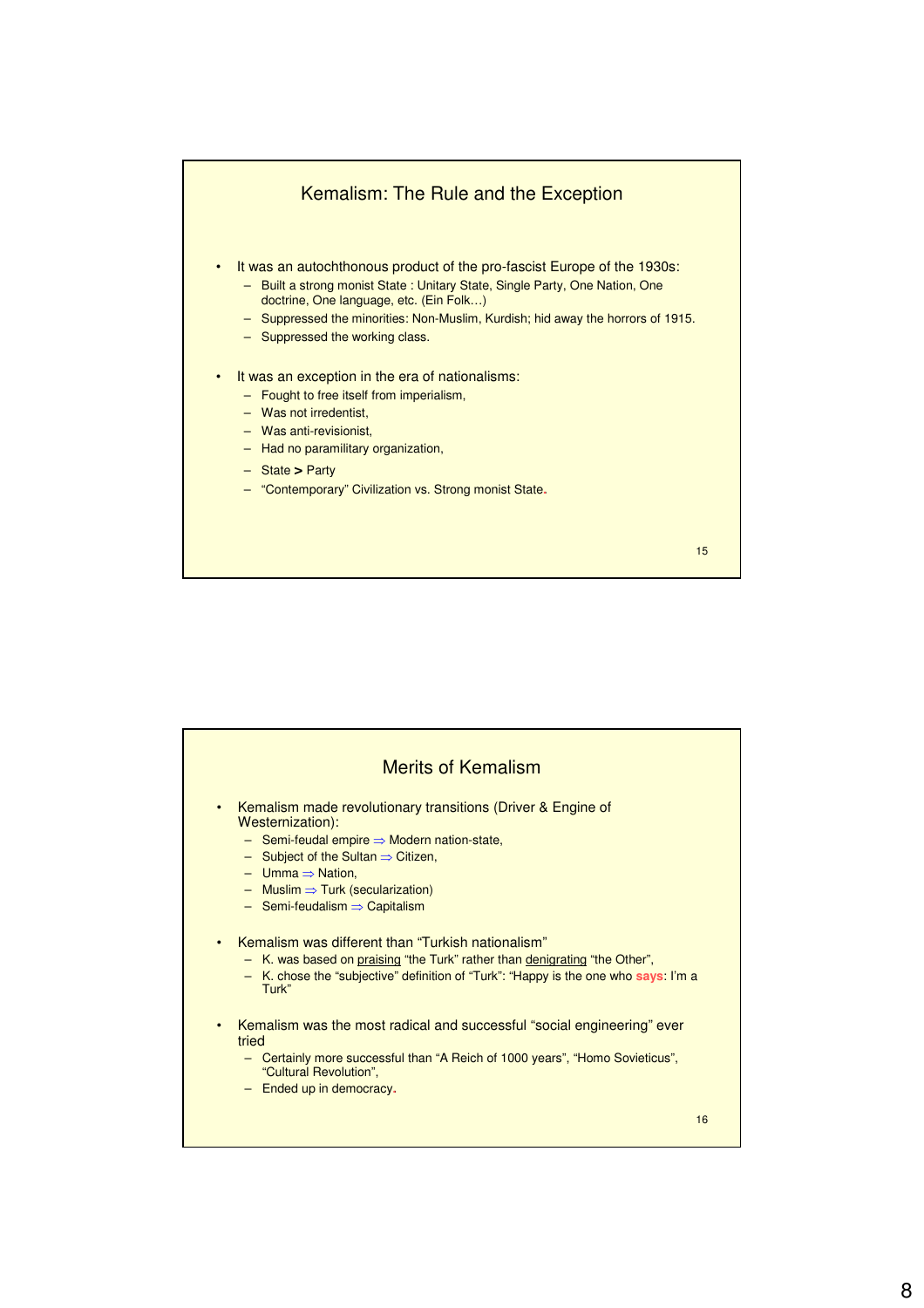

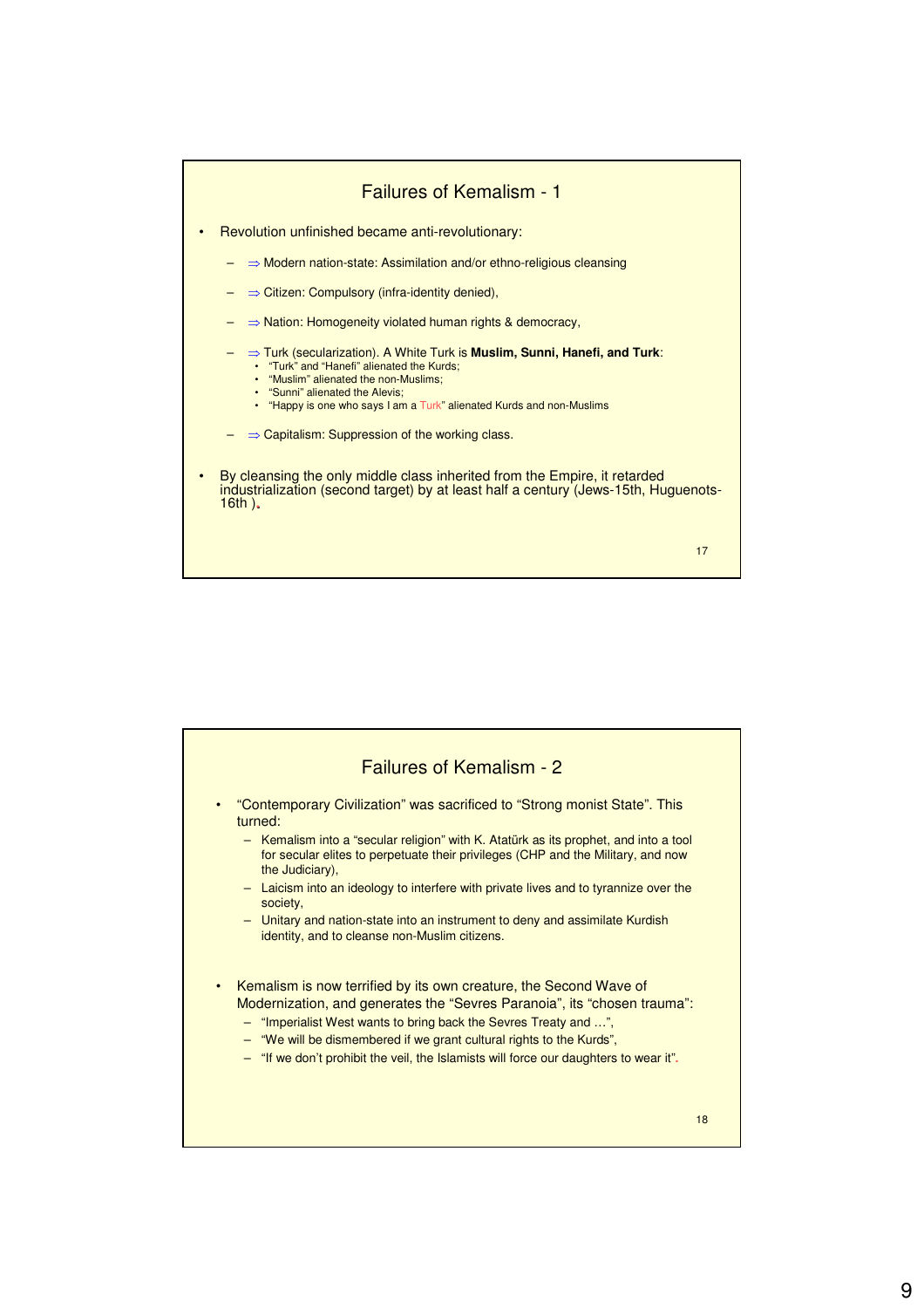

19

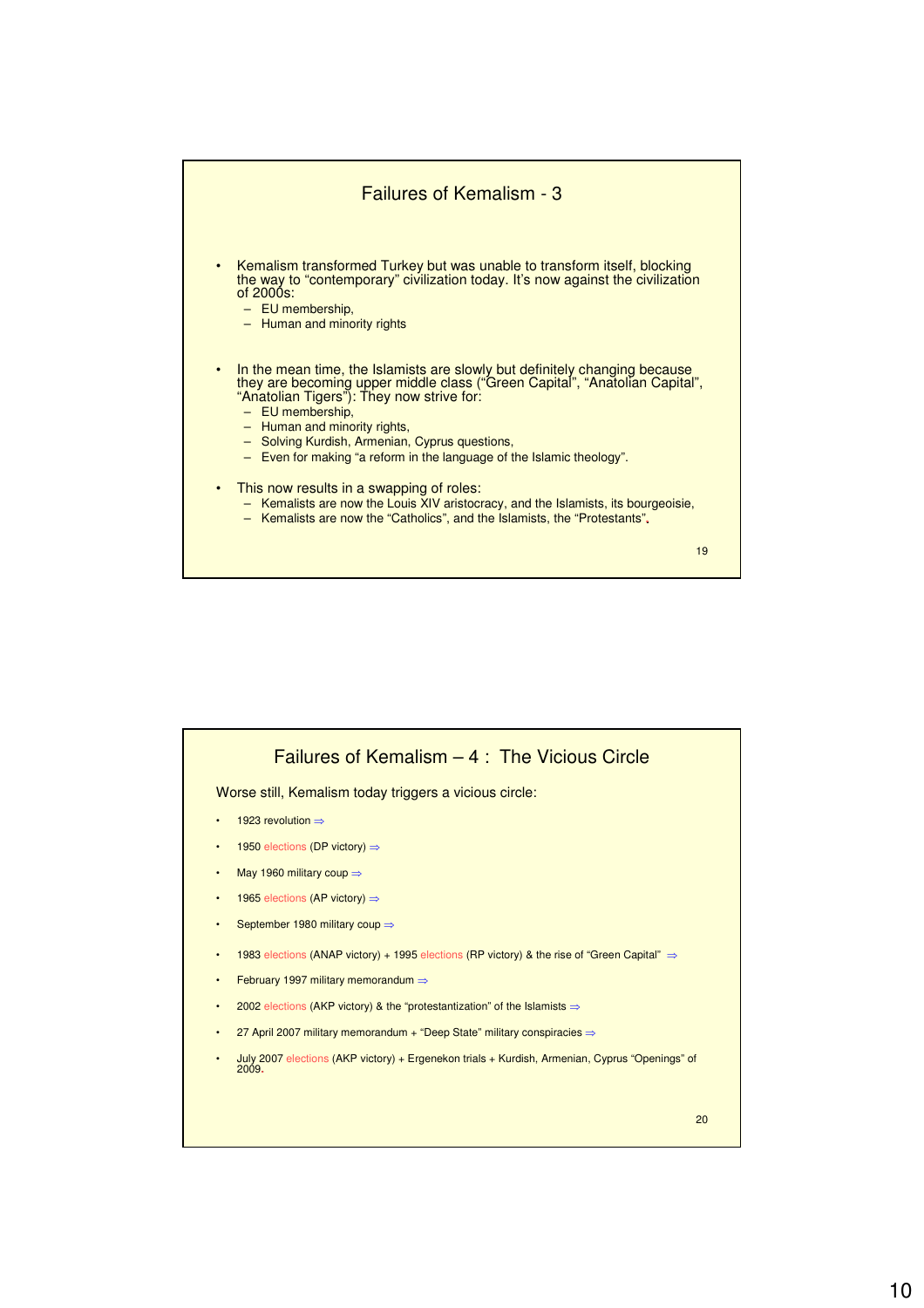

| <b>Epilogue</b>                                                                                                                                                                                                                                                                                                                                                                                                                                                                                                                                                                                                                                                                                                                                                                                                                                                                                      |    |
|------------------------------------------------------------------------------------------------------------------------------------------------------------------------------------------------------------------------------------------------------------------------------------------------------------------------------------------------------------------------------------------------------------------------------------------------------------------------------------------------------------------------------------------------------------------------------------------------------------------------------------------------------------------------------------------------------------------------------------------------------------------------------------------------------------------------------------------------------------------------------------------------------|----|
| Kemalism was a progressive action for its time ('30s) because:<br>$\bullet$<br>It had then adopted the "contemporary" Europe (a package).<br>$-$<br>It was not a racist regime although it had also copied the racist element of 1930s'<br>$-$<br>Europe. Racism has always remained a dry riverbed.                                                                                                                                                                                                                                                                                                                                                                                                                                                                                                                                                                                                 |    |
| Today, Kemalism became a retrograde action that has come to merge with<br>$\bullet$<br>"Turkish nationalism":<br>In 1920-30s it was in love with the West, now it hates the West ("imperialist and<br>$\qquad \qquad -$<br>divisive"),<br>In 1920-30s it had equipped Turkey with self-reliance, now it generates insecurity<br>$\frac{1}{2}$<br>and fear.<br>- Under the impact of "Dominant Millet" ideology and certain external factors this<br>riverbed is now filled with pogroms, lynching parties, and murders,<br>Laicist/Kemalist intervention in civilian politics has turned:<br>$-$<br>• First, into a praetorian regime (military coups and memorandums),<br>• Second, into mafia relations (1996 Susurluk incident: Police, "Commissioned" Mafia,<br>Tribe).<br>• And finally degenerated into a series of military conspiracies (Ayışığı, Sarıkız<br>conspiracies; Ergenekon trial). |    |
|                                                                                                                                                                                                                                                                                                                                                                                                                                                                                                                                                                                                                                                                                                                                                                                                                                                                                                      | 22 |